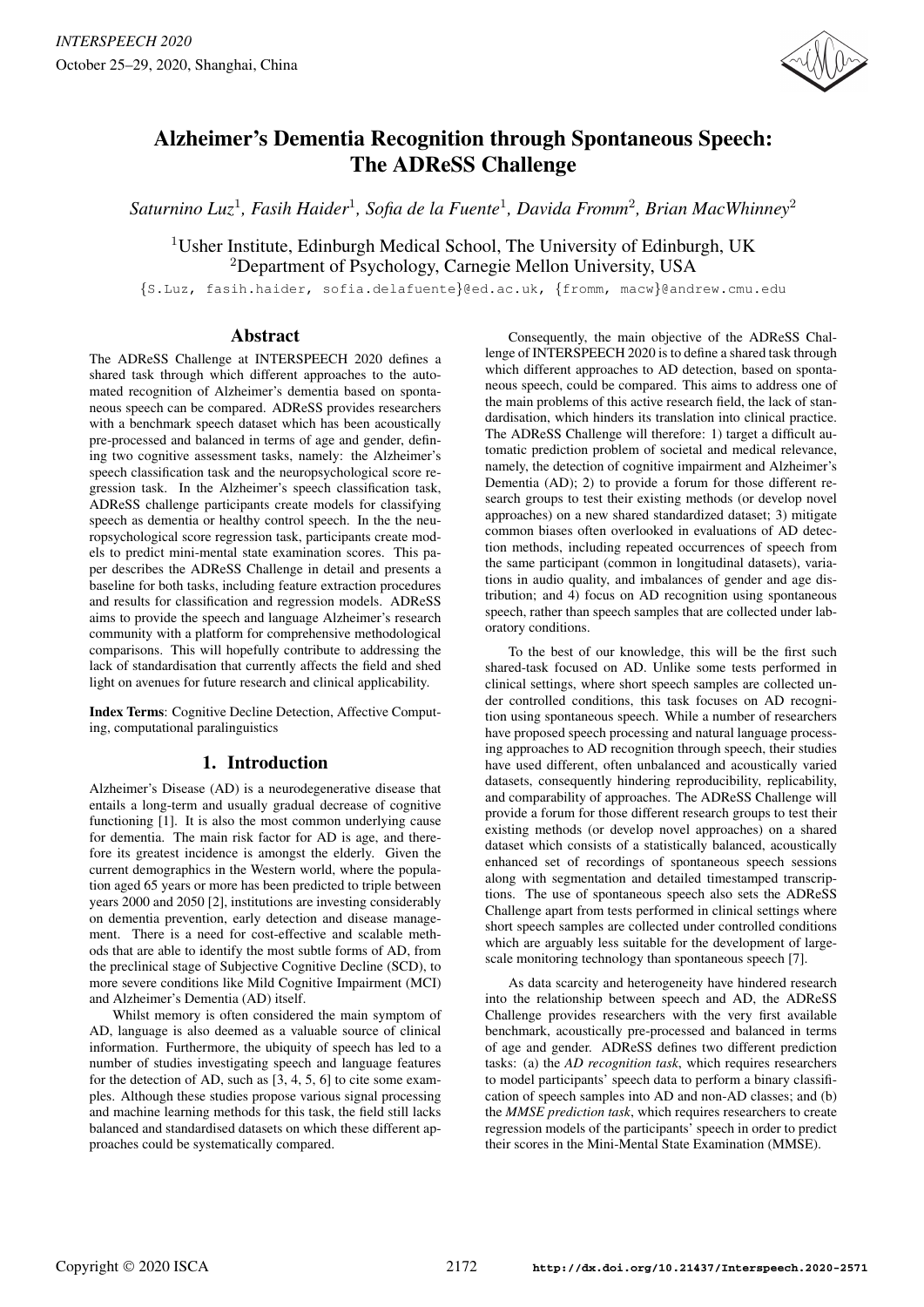This paper presents baselines for both tasks, including feature extraction procedures and initial results for a classification and a regression model.

### 2. ADReSS Challenge Dataset

A dataset has been created for this challenge which is matched for age and gender, as shown in Table 1 and Table 2, so as to minimise risk of bias in the prediction tasks. The data consists of speech recordings and transcripts of spoken picture descriptions elicited from participants through the Cookie Theft picture from the Boston Diagnostic Aphasia Exam [8, 9]. Transcripts were annotated using the CHAT coding system [10]. The recorded speech has been segmented for voice activity using a simple voice activity detection algorithm based on signal energy threshold. We set the log energy threshold parameter to 65 dB with a maximum duration of 10 seconds per speech segment. The segmented dataset contains 1,955 speech segments from 78 non-AD subjects and 2,122 speech segments from 78 AD subjects. The average number of speech segments produced by each participant was 24.86 (standard deviation  $sd = 12.84$ ). Recordings were acoustically enhanced with stationary noise removal and audio volume normalisation was applied across all speech segments to control for variation caused by recording conditions such as microphone placement.

Table 1: *ADReSS Training Set: Basic characteristics of the patients in each group (M=male and F=female).*

|          |    |    | AD           | $non-AD$ |                |                     |
|----------|----|----|--------------|----------|----------------|---------------------|
| Age      | м  | F  | MMSE (sd)    | М        | F              | MMSE (sd)           |
| [50, 55) |    | 0  | $30.0$ (n/a) |          | 0              | $\sqrt{29.0}$ (n/a) |
| [55, 60) | 5  | 4  | 16.3(4.9)    | 5        | 4              | 29.0(1.3)           |
| [60, 65) | 3  | 6  | 18.3(6.1)    | 3        | 6              | 29.3(1.3)           |
| [65, 70) | 6  | 10 | 16.9(5.8)    | 6        | 10             | 29.1(0.9)           |
| [70, 75) | 6  | 8  | 15.8(4.5)    | 6        | 8              | 29.1(0.8)           |
| (75, 80) | 3  | 2  | 17.2(5.4)    | 3        | $\mathfrak{D}$ | 28.8(0.4)           |
| Total    | 24 | 30 | 17.0(5.5)    | 24       | 30             | 29.1(1.0)           |

Table 2: *Characteristics of the ADReSS test set.*

|          |    |        | AD        | non-AD |                |           |
|----------|----|--------|-----------|--------|----------------|-----------|
| Age      | м  | F      | MMSE (sd) | М      | F              | MMSE (sd) |
| [50, 55) |    | $^{0}$ | 23.0(n.a) |        | $\Omega$       | 28.0(n.a) |
| [55, 60) | 2  | 2      | 18.7(1.0) | 2      | 2              | 28.5(1.2) |
| [60, 65) |    | 3      | 14.7(3.7) |        | 3              | 28.7(0.9) |
| [65, 70) | 3  | 4      | 23.2(4.0) | 3      | $\overline{4}$ | 29.4(0.7) |
| [70, 75) | 3  | 3      | 17.3(6.9) | 3      | 3              | 28.0(2.4) |
| [75, 80) |    |        | 21.5(6.3) |        |                | 30.0(0.0) |
| Total    | 11 | 13     | 19.5(5.3) |        | 13             | 28.8(1.5) |

## 3. Acoustic and Linguistic Features

Acoustic feature extraction was performed on the speech segments using the openSMILE v2.1 toolkit which is an opensource software suite for automatic extraction of features from speech, widely used for emotion and affect recognition in speech [11], and with in-house software [12]. As the purpose of this paper is to describe the prediction tasks and set simple baselines that can be attained without extensive optimisation, we did not perform any feature set reduction procedures. The following is a brief description of the acoustic feature sets used in the experiments described in this paper:

*emobase:* This feature set contains the mel-frequency cepstral coefficients (MFCC) voice quality, fundamental frequency

(F0), F0 envelope, line spectral pairs (LSP) and intensity features with their first and second order derivatives. Several statistical functions are applied to these features, resulting in a total of 988 features for every speech segment [11].

*ComParE:* The *ComParE 2013* [13] feature set includes energy, spectral, MFCC, and voicing related low-level descriptors (LLDs). LLDs include logarithmic harmonic-to-noise ratio, voice quality features, Viterbi smoothing for F0, spectral harmonicity and psychoacoustic spectral sharpness. Statistical functionals are also computed, bringing the total to 6,373 features.

*eGeMAPS:* The *eGeMAPS* [14] feature set resulted from an attempt to reduce the somewhat unwieldy feature sets above to a basic set of acoustic features based on their potential to detect physiological changes in voice production, as well as theoretical significance and proven usefulness in previous studies [15]. It contains the F0 semitone, loudness, spectral flux, MFCC, jitter, shimmer, F1, F2, F3, alpha ratio, Hammarberg index and slope V0 features, as well as their most common statistical functionals, for a total of 88 features per speech segment.

*MRCG functionals:* Multi-resolution Cochleagram features (MRCGs) were proposed by Chen et al. [16] and have since been used in speech related applications such as voice activity detection [17], speech separation [16], and more recently for attitude recognition [18]. MRCG features are based on cochleagrams [19]. A cochleagram is generated by applying the gammatone filter to the audio signal, decomposing it in the frequency domain so as to mimic the human auditory filters. MRCG uses the time-frequency representation to encode the multi-resolution power distribution of the audio signal. Four cochleagram features were generated at different levels of resolution. The high resolution level encodes local information while the remaining three lower resolution levels capture spectrotemporal information. A total of 768 features were extracted from each frame: 256 MRCG features (frame length of 20 ms and frame shift of 10 ms), along with 256  $\Delta$  MRCG and 256 ∆∆ MRCG features. The statistical functionals (mean, standard deviation, minimum, maximum, range, mode, median, skewness and kurtosis) were applied on the 768 MRCG features for a total of 6,912 features.

*Minimal:* this feature set consists of basic statistics (mean, standard deviation, median, minimum and maximum) of the duration of vocalisations and pauses and speech rate, and a vocalisation count, similarly to [7].

In sum, we extracted 88 eGeMAPS, 988 emobase, 6,373 ComParE, 6,912 MRCG, and 13 minimal features from 4,077 speech segments. Excepting the minimal feature set, Pearson's correlation test was performed to remove acoustic features that were significantly correlated with duration (when  $|R| > 0.2$ ). Hence, 72 eGeMAPS, 599 emobase, 3,056 ComParE, and 3,253 MRCG features were not correlated with the duration of the speech chunks, and were therefore selected for the machine learning experiments. Examples of features from the ComParE feature set by the above described procedure include L1-norms of segment length functionals smoothed by a moving average filter (including their means, maxima and standard deviations), and the relative spectral transform applied to auditory spectrum (RASTA) functionals (including the percentage of time the signal is above 25%, 50% and 75% of range plus minimum).

In addition, we used the EVAL command in the CLAN program [20] to compute a basic set of 34 language outcome measures (e.g., duration, total utterances, MLU, type-token ratio, open-closed class word ratio, percentages of 9 parts of speech) on the CHAT transcripts.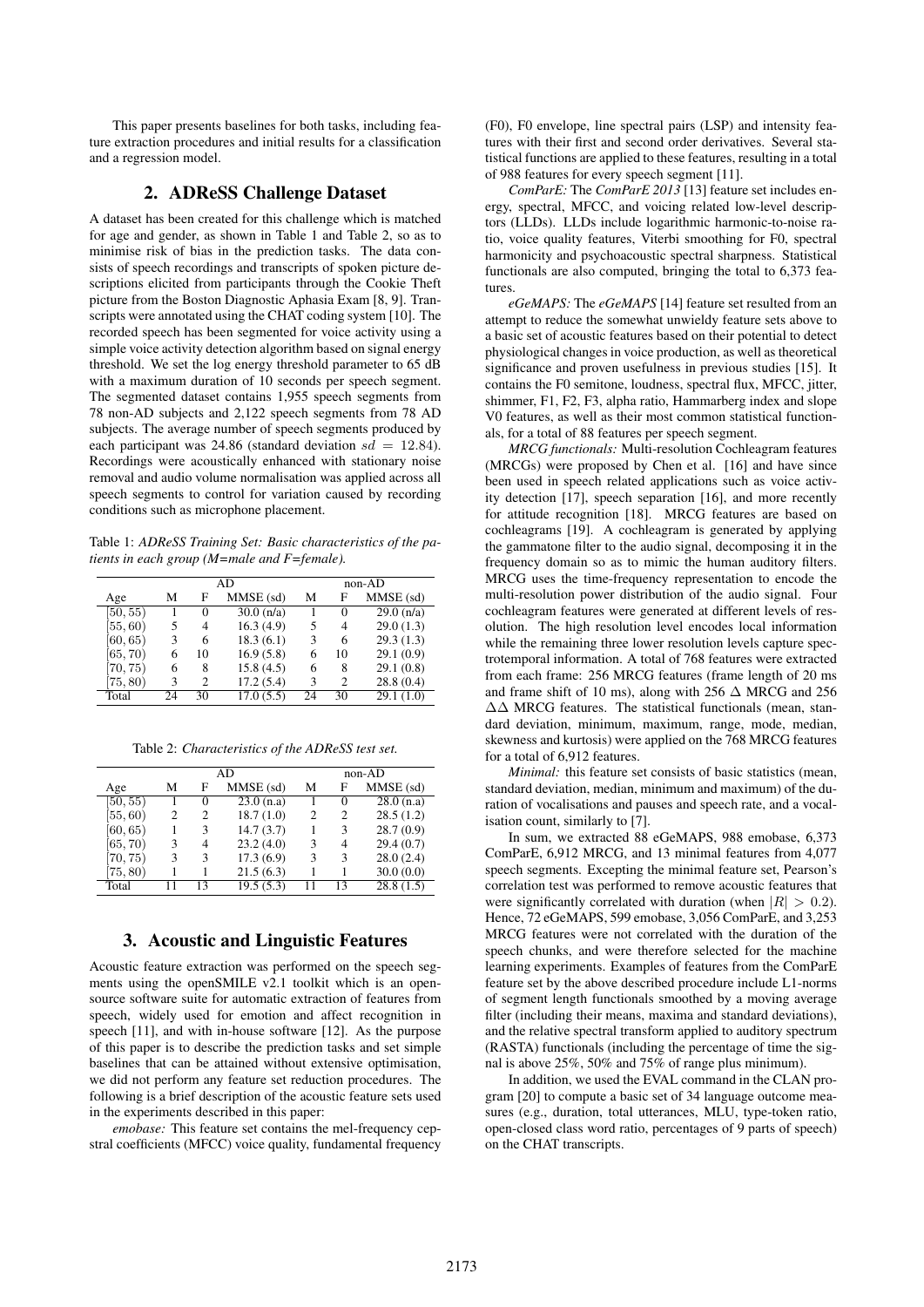## 4. AD classification task

The AD classification task consists of creating a binary classification models to distinguish between AD and non-AD patient speech. These models may use speech data, transcribed speech, or both. Any methodological approach may be taken, but participants will work with the same dataset. The evaluation metric for this task are Accuracy =  $\frac{TN+TP}{N}$ , precision  $\pi = \frac{TP}{TP+FP}$ , recall  $\rho = \frac{TP}{TP + FN}$ , and  $F_1 = 2 \frac{\pi \times \rho}{\pi + \rho}$ , where N is the number of patients, TP, FP and FN are the number of true positives, false positives and false negatives, respectively.

#### 4.1. Baseline classification

We performed our baseline classification experiments using five different methods, namely linear discriminant analysis (LDA), decision trees (DT, with leaf size of 20 and the CART algorithm), nearest neighbour (1NN, for KNN with K=1), random forests (RF, with 50 trees and a leaf size of 20) and support vector machines (SVM, with a linear kernel with box constraint of 0.1, and sequential minimal optimisation solver). The classification methods were implemented in MATLAB [21] using the statistics and machine learning toolbox. A leave-one-subjectout (LOSO) cross-validation setting was adopted, where the training data do not contain any information from validation subjects.

Two-step classification experiments were conducted to detect cognitive impairment due to AD (as shown in Figure 1). This consisted of segment-level (SL) classification, where classifiers were trained and tested to predict whether a speech segment was uttered by a non-AD or AD patient, and majority vote (MV) classification, which assigned each subject a class label based on the majority labels of SL classification.

#### 4.2. Results

The classification accuracy is shown in Tables 3 and 4 for LOSO and test settings respectively. These results show that the 1NN (0.574) provides the best accuracy for acoustic features using ComParE set for AD detection, with accuracy above the chance level of 0.50. From the results shown in Table 3, we note that even though 1NN provides the best result (0.574), DT and LDA also exhibit promising performance, being in fact more stable across all feature sets than the other classifiers (the best average accuracy of 0.559 for LDA and 0.570 for DT). We also note that Minimal, ComParE and linguistic also exhibit promising performance, being in fact more stable across all classifiers than the other features (the best average accuracy of 0.552 for Minimal, 0.541 for Compare and 0.713 for linguistic). Based on these findings we have selected the LDA model trained using Com-ParE as our baseline model for acoustic features.

Table 4 shows that 1NN provides less accurate results on the test set than in LOSO cross validation. However, the results of LDA (0.625) and DT (0.625) improve on the test data for acoustic features. The linguistic features provide an accuracy of 0.75, which is better than automatically extracted acoustic features though it relies on manual transcription. The challenge baseline accuracy for the classification task are therefore 0.625 for acoustic features and 0.75 for linguistic features. The precision, recall and F1 Score are reported in Table 5.

#### 5. MMSE prediction task

The MMSE prediction task consists of generating a regression model for prediction of MMSE scores of individual partici-

Table 3: *AD classification accuracy on LOSO cross validation.*

| <b>Features</b> | <b>LDA</b> | DТ    | 1NN   | <b>SVM</b> | RF    | mean  |
|-----------------|------------|-------|-------|------------|-------|-------|
| emobase         | 0.500      | 0.519 | 0.398 | 0.491      | 0.472 | 0.476 |
| ComParE         | 0.565      | 0.528 | 0.574 | 0.528      | 0.509 | 0.541 |
| eGeMAPS         | 0.482      | 0.500 | 0.380 | 0.333      | 0.482 | 0.435 |
| <b>MRCG</b>     | 0.519      | 0.500 | 0.482 | 0.528      | 0.509 | 0.507 |
| Minimal         | 0.519      | 0.667 | 0.426 | 0.565      | 0.583 | 0.552 |
| linguistic      | 0.768      | 0.704 | 0.740 | 0.602      | 0.750 | 0.713 |
| mean            | 0.559      | 0.570 | 0.500 | 0.508      | 0.551 |       |

Table 4: *AD classification accuracy on test set.*

| Features    | LDA.  | DТ    | 1NN   | <b>SVM</b> | <b>RF</b> | mean  |
|-------------|-------|-------|-------|------------|-----------|-------|
| emobase     | 0.542 | 0.688 | 0.604 | 0.500      | 0.729     | 0.613 |
| ComParE     | 0.625 | 0.625 | 0.458 | 0.500      | 0.542     | 0.550 |
| eGeMAPS     | 0.583 | 0.542 | 0.688 | 0.563      | 0.604     | 0.596 |
| <b>MRCG</b> | 0.542 | 0.563 | 0.417 | 0.521      | 0.542     | 0.517 |
| Minimal     | 0.604 | 0.562 | 0.604 | 0.667      | 0.583     | 0.604 |
| linguistic  | 0.750 | 0.625 | 0.667 | 0.792      | 0.750     | 0.717 |
| mean        | 0.608 | 0.601 | 0.573 | 0.590      | 0.625     |       |

Table 5: *Baseline results of AD classification task using the LDA classifier with acoustic and linguistic features.*

|                | class    | Precision | Recall | F1 Score                                             | Accuracy |  |
|----------------|----------|-----------|--------|------------------------------------------------------|----------|--|
| $LOSO_{Acous}$ | $non-AD$ | 0.56      | 0.61   | 0.58                                                 | 0.56     |  |
|                | AD       | 0.57      | 0.52   | 0.54<br>0.57<br>0.67<br>0.77<br>0.77<br>0.78<br>0.71 |          |  |
| $TEST_{Acous}$ | non-AD   | 0.67      | 0.50   |                                                      | 0.62     |  |
|                | AD       | 0.60      | 0.75   |                                                      |          |  |
| $LOSO_{ling}$  | non-AD   | 0.76      | 0.78   |                                                      |          |  |
|                | AD       | 0.77      | 0.76   |                                                      | 0.77     |  |
| $TEST_{ling}$  | non-AD   | 0.70      | 0.87   |                                                      | 0.75     |  |
|                | AD       | 0.83      | 0.62   |                                                      |          |  |

pants from the AD and non-AD groups. Unlike classification, MMSE prediction is relatively uncommon in the literature, despite MMSE scores often being available. While models may use speech (acoustic) or linguistic data individually or in combination, the baseline described here report results of acoustic and linguistic models built separately.

#### 5.1. Baseline regression

We performed our baseline regression experiments using five different methods, namely decision trees (DT, with leaf size of 20 and CART algorithm), linear regression (LR), gaussian process regression (GPR, with a squared exponential kernel), leastsquares boosting (LSBoost, which contains the results of boosting 100 regression trees) and support vector machines (SVM, with a radial basis function kernel with box constraint of 0.1, and sequential minimal optimisation solver). The regression methods are implemented in MATLAB [21] using the statistics and machine learning toolbox. As with classification, the regression experiments were conducted in two steps for acoustic features (Figure 1), with SL regression followed by averaging of predicted MMSE values.

#### 5.2. Results

The regression results are reported as root mean squared error (RMSE) scores in Tables 6 and 7 for LOSOCV and test data. These results show that DT (7.28) provides the best RMSE using MRCG features for MMSE prediction with  $r = -0.759$ , being more stable across all acoustic feature sets than the other classifiers (the best average RMSE of 6.86 for DT). We also note that Minimal and eGeMaPs also exhibit promising performance, with RMSE of 7.46 and 8.02 respectively across models.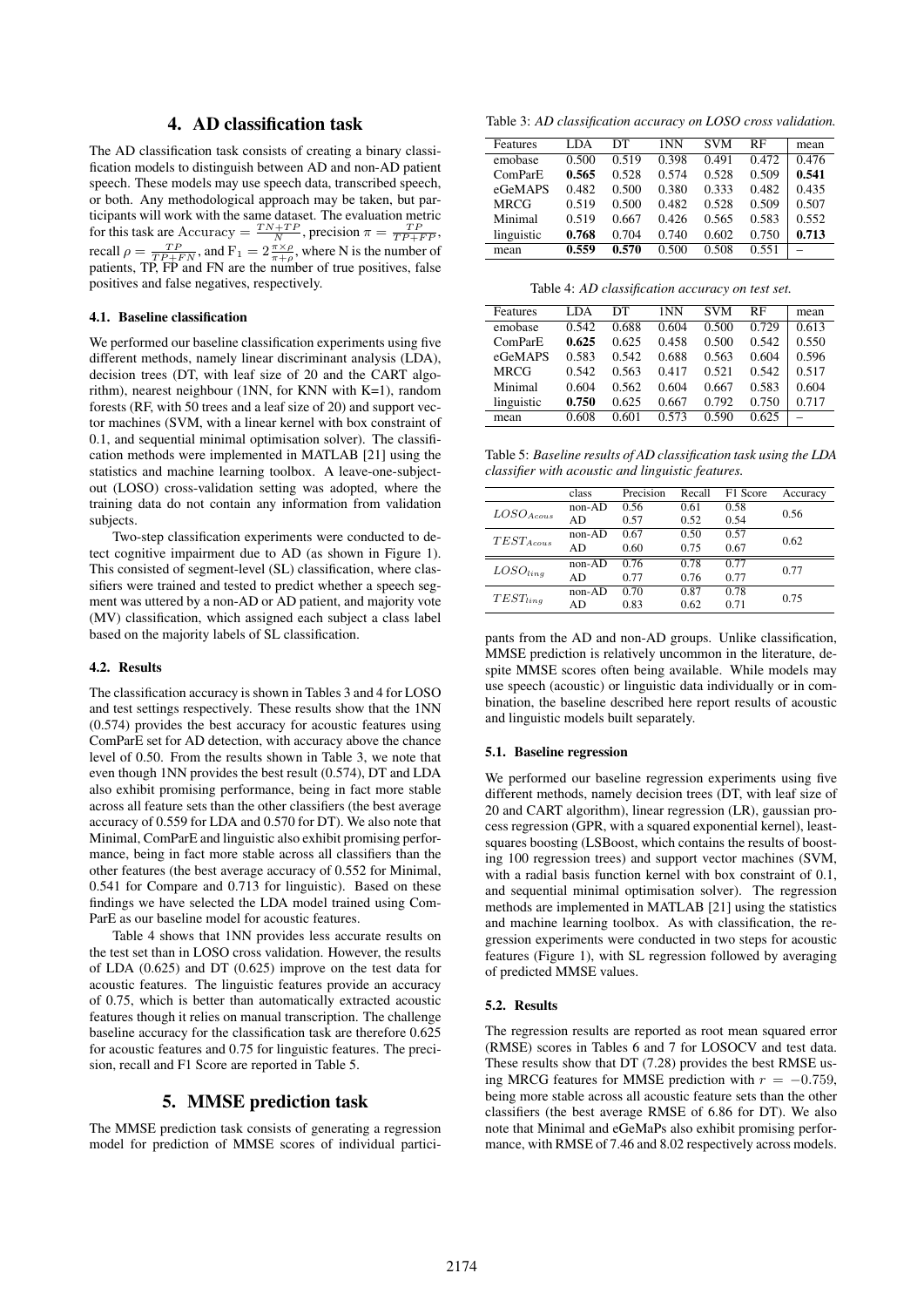

Figure 1: *System Architecture:*  $A(i)$ *, the recording of is segmented using voice activity detection (VAD) into* n *segments*  $x(i, n)$ *.* Acoustic feature extraction (FE) is performed at segment level. The output of classification or regression for the  $n^{th}$  segment of the i<sup>th</sup> *recording is denoted* y(i, n)*. MV outputs the majority voting for classification, and Average the mean regression score.*

Based on this, the DT model trained using the MRCG feature was chosen as the baseline model for the regression task for acoustic features. For linguistic features, we selected the DT model as baseline with RMSE of 4.38 ( $r = 0.792$ ).

Table 7 shows the results of regression methods on test data. The baseline model (DT with MRCG features) provides an RMSE of 6.14 ( $r = 0.22$ ) in the test setting. Hence the challenge baseline accuracy for this task is 6.14 for acoustic features. The linguistic feature model provides an RMSE of 5.20 ( $r = 0.57$ ), which therefore corresponds to the ADReSS challenge baseline accuracy for linguistic features in this task.

Table 6: *MMSE prediction LOSO cross Validation results. the chance level is RMSE of 7.18*

| Features   | Linear | DТ                | GP   | <b>SVM</b> | LSBoost | mean |
|------------|--------|-------------------|------|------------|---------|------|
| emobase    | 7.44   | 7.29              | 7.71 | 7.71       | 8.33    | 7.70 |
| ComParE    | 15.69  | 7.29              | 7.67 | 7.63       | 7.84    | 9.22 |
| eGeMAPS    | 8.08   | 7.31              | 7.72 | 8.55       | 8.68    | 8.07 |
| MRCG       | 13.46  | 7.28, $r = -0.76$ | 7.65 | 7.50       | 8.02    | 8.78 |
| Minimal    | 7.39   | 7.60              | 7.18 | 8.01       | 7.14    | 7.46 |
| Linguistic | 6.15   | 4.38, $r = 0.79$  | 7.92 | 6.34       | 7.44    | 6.45 |
| mean       | 9.70   | 6.86              | 7.64 | 7.62       | 7.91    |      |

Table 7: *MMSE prediction test results.*

| Features    | Linear | DТ               | GP   | <b>SVM</b> | <b>LSBoost</b> | mean |
|-------------|--------|------------------|------|------------|----------------|------|
| emobase     | 6.80   | 6.78             | 6.36 | 6.18       | 6.73           | 6.57 |
| ComParE     | 6.47   | 6.52             | 6.33 | 6.19       | 6.72           | 6.45 |
| eGeMAPS     | 6.90   | 5.99             | 6.28 | 6.12       | 6.41           | 6.34 |
| <b>MRCG</b> | 6.70   | 6.14, $r = 0.22$ | 6.33 | 6.20       | 6.31           | 6.33 |
| Minimal     | 6.29   | 6.84             | 6.58 | 6.19       | 7.71           | 6.72 |
| Linguistic  | 4.78   | 5.20, $r = 0.57$ | 5.54 | 6.24       | 6.62           | 5.68 |
| mean        | 6.32   | 6.25             | 6 24 | 619        | 6.75           |      |

#### 6. Discussion

These results of the classification baseline are comparable to those attained by models based on speech recordings available from spontaneous speech samples in DementiaBank's Pitt corpus [8], which is widely used. Accuracy scores of 81.92%, 80% and 79% and 64% have been reported in the literature [3, 22, 23, 7]. Although these studies report higher accuracy than the baselines presented here, all of those studies (except [7]) combined information from the manual transcripts with acoustic data, and were conducted on an unbalanced dataset (in terms of age, gender and number of subjects in the AD and non-AD classes). It is also worth noting that accuracy for the best performing of these models drops to 58.5% when feature selection is not performed on their original set of 370 linguistic and acoustic features [3]. Models that relied only on acoustic features were reported in [7] (64% accuracy) and [23] (62% accuracy, using an SVM model). It is also noted that previous studies do not evaluate their methods in a complete subjectindependent setting (i.e. they consider multiple sessions for a subject and classify a session instead of a subject). This could

lead to overfitting, as the model might learn speaker dependent features from a session and then, based on those features, classify the next session of the same speaker.

One strength of our method is its speaker independent nature. Ambrosini et al. reported an accuracy of 80% while using acoustic (pitch, unvoiced duration, shimmer, pause duration, speech rate), age and educational level features for cognitive decline detection using an Italian dataset of an episodic story telling setting [24]. However, this dataset is less easily comparable to ours, as it is elicited differently, and is not age and gender balanced.

Yancheva and colleagues [25] predicted MMSE scores with speech-related features using the full DementiaBank Pitt dataset, which is not balanced and includes longitudinal observations. Their model yielded a mean absolute error (MAE) of 3.83 in predicting MMSE. However, they employed lexicosyntactic and semantic features derived from manual transcription, rather than automatically extracted acoustic features as we used in our analysis. In [25], those linguistic features were the main features selected from a group of 477, with acoustic features typically not being among the most relevant. Therefore no quantitative results were reported for acoustic features.

### 7. Conclusions

This paper described the ADReSS challenge, and set simple baselines for its tasks, demonstrating the relevance of acoustic and linguistic features of spontaneous speech for cognitive impairment detection in the context of Alzheimer's Disease diagnosis and MMSE prediction. Machine learning methods operating on automatically extracted voice features provide a baseline accuracy of up to 62.5% on the AD classification task, while linguistic features extracted from manually produced transcripts yielded 76.85% accuracy on the same task. These results are well above the chance level of 50%. A baseline RMSE of 6.14 and 5.21 for acoustic and linguistic features respectively on test has been established for the MMSE regression task. It is reasonable to expect that the ADReSS Challenge's participants will attain better accuracy scores by employing further pre-processing, feature set reduction, and more complex models than the ones employed in this paper. By bringing the research community together in order to work on a shared task on the same dataset, ADReSS intends to make comprehensive methodological comparisons. This will hopefully highlight research caveats and shed light on avenues for clinical applicability and future research directions.

#### 8. Acknowledgements

This research is funded by the European Union's Horizon 2020 research programme, under grant agreement 769661, SAAM project. SdlFG is supported by the Medical Research Council.